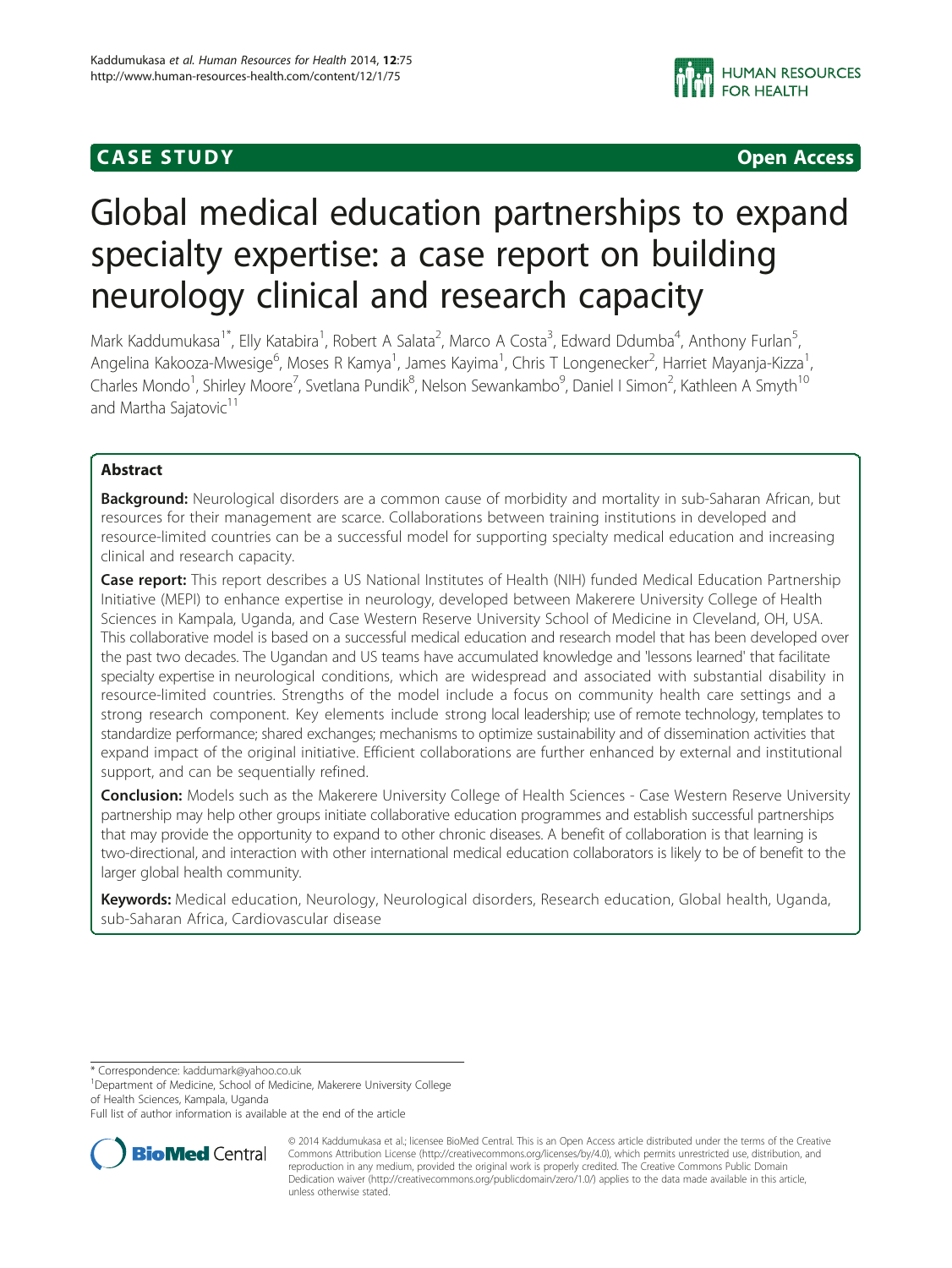## Background

Africa faces complex health issues that involve a wide range of social, political, economic, and biomedical factors that can be optimally addressed by innovative and coordinated approaches. Partnerships between training institutions in developed and developing countries can support medical education in resource limited settings (RLS) [[1\]](#page-7-0). These collaborations are an effective way of harnessing multiple disciplinary perspectives to tackle complex issues in health research and training, such as attainment of the Millennium Development Goals in RLS [[2\]](#page-7-0). Although initiating these partnerships can be challenging, once successfully established, they can be of significant mutual benefit. With a long-term commitment by both partners, these initiatives can become self-sustaining, and support development of much-needed related training programmes in other RLS [[3,4](#page-7-0)].

This report describes a Medical Education Partnership Initiative (MEPI) to enhance expertise in neurology, developed between Makerere University College of Health Sciences (MakCHS) in Kampala, Uganda, and Case Western Reserve University (CWRU) School of Medicine in Cleveland, OH, USA. These institutions have a successful medical partnership model that may help guide implementation of other global health initiatives. The MakCHS-CWRU model has been developed over two decades, and teams have accumulated expertise in refining an approach that is efficient and practical. Review of the incremental elements of building the partnership informs our summary recommendations and includes 'lessons learned' that are critical to a generalizable partnership model.

#### Case description

## The emerging health target of chronic noncommunicable diseases

Chronic, noncommunicable diseases (NCDs) are increasing around the world, with disproportionate burden on countries with limited resources. Eighty percent of deaths from NCDs occur in developing countries, and 29% of deaths from NCDs in these countries happen among people under age 60, compared to 13% in high-income countries [\[5\]](#page-7-0). NCDs, such as cardiovascular disease (CVD), are expected to cause three quarters of the disease burden in low- and middle-income countries (LMICs) by 2030 [[6](#page-7-0)]. Nervous system conditions such as epilepsy, dementia, and mental disorders, are also important causes of NCDrelated disability [\[7\]](#page-7-0). Unless action is taken to lessen the toll, the World Bank estimates that NCDs will cost the global economy about \$35 trillion from 2005 to 2030 [[6](#page-7-0)]. Reflecting concern over the looming NCD epidemic, health representatives from 200 countries recently met and voted unanimously to focus their attention and resources on NCDs. Consistent with this global initiative, and building on the significant infrastructure that has been established for infectious diseases, the MakCHS-CWRU team worked with colleagues at Mulago Hospital and the Joint Clinical Research Centre in Uganda to expand clinical and research capacity to include CVD and neurological conditions.

## The problem of increasing disease burden and lack of human resources to address the problem

Neurological disorders cause 16.8% of deaths in LMICs, compared with 13.2% of deaths in high-income countries [[8](#page-7-0)[,9](#page-8-0)]. Neurological disorders contributed to 92 million disability-adjusted life years (DALYs) in 2005, and this burden is projected to increase by approximately 12% worldwide by 2030 [[8\]](#page-7-0).

Epilepsy is one of the most common serious neurological disorders worldwide, affecting an estimated 50 million people. In Uganda, epilepsy is the most common neurological disorder, with an estimated prevalence of 2 to 5 persons per 1,000 people in the country. It has been reported that the number of new epilepsy cases in Uganda in 1 year was 156 among 100,000 people [\[10\]](#page-8-0). Epilepsy is especially prevalent in onchocerchiasis endemic areas, with rates as high as 15 to 20 cases per 1,000 people in the Kabarole and Nebbi districts in Uganda [[11](#page-8-0)].

With respect to stroke, data specific to Uganda is sparse. Reported 30-day mortality among patients admitted in Mulago with stroke is unacceptably high at 43.8% (unpublished data by Levi Kwarisiima). Data on other neurological disorders, such as Parkinson's disease, dementia, and muscular dystrophies remain to be investigated.

Despite the growing importance of neurological diseases as a common cause of morbidity and mortality, and the ongoing efforts to determine the incidence, prevalence and burden of neurological disorders, human resources and services for dealing with neurological disorders are disproportionately scarce in Uganda. The median number of neurologists per 100,000 population is about 0.03 in Uganda, compared to 2.96 in high-income countries [[12](#page-8-0)]. The MakCHS has two practicing paediatricians specializing in neurology, who support training for residents and undergraduates [[13](#page-8-0)], as well as nurses in neurologyrelated management, while the adult neurology ward relies on a team of five physicians, four of whom are yet to be specifically trained in neurology. Teams practice in the city centre, and coverage of rural areas by neurologists is virtually non-existent. Among the seven practicing neurology medical personnel in Uganda, three have had specialized general neurology fellowship training and certification for general neurology. None have had subspecialty neurology training focused on expertise domains such as stroke, epilepsy, or neurological conditions of later-life. There is an urgent need for neurology training to appropriately address this deficit.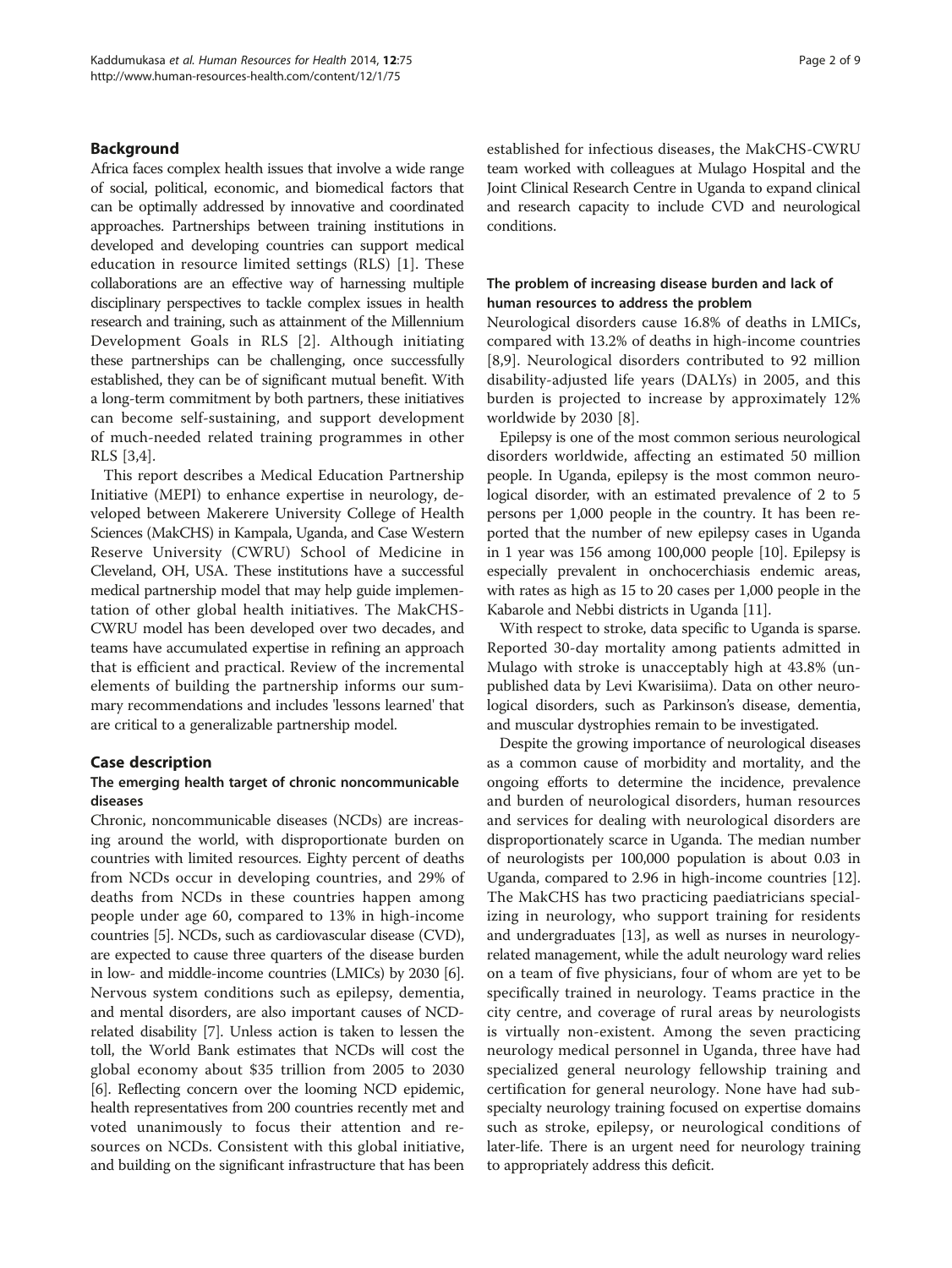Throughout Africa, and Uganda in particular, it is vitally important to develop capacity in prevention and management of neurologic conditions in children and adults, from primary health care to the subspecialist level [[13,14](#page-8-0)]. The shortage of specialists in neurological diseases calls for training a critical mass of leaders in sub-Saharan Africa who can then sustain independent research, teaching, and clinical careers, and contribute to the formulation of policy for the prevention and care of neurological disease.

Research priorities in Uganda are being re-aligned to address the issue of increase in NCDs. Up until recently, the majority of research in Uganda has been on infectious diseases, especially HIV, malaria, and tuberculosis. Not surprisingly, most medical specialists and researchers have tracked into infectious disease. However, the medical profession in Uganda is currently undergoing the establishment of subspecialties. An NCD department has been established in the Ugandan Ministry of Health to address these gaps and advise on resource allocation and research priorities. Taken together, these new efforts will help Uganda to develop programmes and legislation related to neurological disorders, with the purpose of building capacity in both neurology training and research.

## Putting experience into action for neurology care and research: importance of the MakCHS-CWRU based partnership

The Uganda-CWRU Research Collaboration began in 1986 after a Presidential invitation to Frederick C Robbins, MD, CWRU Professor Emeritus and Nobel Laureate, to visit Uganda and assist the Ugandan Government with the HIV/AIDS epidemic. Dr. Robbins served with Dr. Samuel Okware, then Director of the AIDS Control Programme in Uganda, as Principal Investigator (PI) of a multidisciplinary research programme, 'International Collaboration for AIDS Research' (ICAR), funded by the National Institutes of Health in 1988. The UCRC continued to prosper, supported by ongoing US federal and other research funding. The collaborative programme has allowed Uganda's research agenda to expand, with Ugandan investigators further seeking research opportunities using the collaborative programme infrastructure.

## The Medical Education Partnership Initiative (MEPI)

MEPI is a coordinated effort led by the Office of the US Global AIDS Coordinator (OGAC) at the Department of State, and supported by the National Institutes of Health (NIH), the Fogarty International Centre, the Office of AIDS Research (OAR), and the Office of Research on Women's Health (ORWH) in the Office of the NIH Director and the Health Resources and Services Administration's (HRSA) Administrator. The MEPI initiative supports medical education and research in sub-Saharan

Africa, and is intended to increase the quantity, quality, and retention of graduates with specific skills to address the health needs of their national populations. The MEPI model has potential to extend its benefits beyond sub-Saharan Africa to advance care for patients and communities globally.

#### A successful MEPI to address cardiovascular disease

Despite the fact that CVD is a key cause of morbidity and mortality, CVD research and clinical training has been relatively neglected in Uganda. There is also a lack of good quality epidemiologic data on CVD. The few on-site experts are in urban areas. This translates into low levels of awareness in communities, poor outcomes and suboptimal primary care responses to CVD. Faculty at MakCHS-CWRU, under the direction of PI Dr. Nelson Sewankambo recently expanded research collaborations to include CVD, and obtained funding for a 5-year MEPI project from the Fogarty International Centre and the National Heart, Lung, and Blood Institute in September of 2010. This MEPI addresses the critical shortage of national leaders in CVD, and aims to build capacity for CVD research and training in Uganda. In the CVD MEPI, CWRU provides visiting faculty, ongoing research mentorship, and targeted cardiology fellowship training.

## Building on MEPI success to expand capacity in neurological disorders

Based upon the success of the CVD MEPI, the medical partnership team at MakCHS-CWRU, applied for and received funding for a 3-year project (30 September 2012 to 31 August 2015) from the National Institute of Neurological Disorders and Stroke (NINDS, 1R25NS080968-01), which is focused on expanding neurology research and clinical capacity. Figure [1](#page-3-0) illustrates the partnership participants and programme goals of the Neurology MEPI programme directed by PI Dr. Elly Katabira at MakCHS. Building on the CVD MEPI model, the MakCHS-CWRU team has developed an educational programme for neurology research and training among medical students, residents and faculty.

The established MakCHS-CWRU relationship provided a strong foundation for training, support and collaboration between the University Hospitals Case Medical Center Neurological Institute and MakCHS, neurology unit. The Neurology MEPI tapped into the expertise of a network of clinicians and health scientists at CWRU, with specialized foci that include an epilepsy assessment and monitoring unit, certified stroke centre, and programme for post-stroke neurology rehabilitation. The CWRU mentoring largely focused on support of PhD and Master's level candidates who were trained in neurological clinical skills and research methods (Figure [1\)](#page-3-0). The MakCHS faculty efforts targeted PhD, Master's level candidates,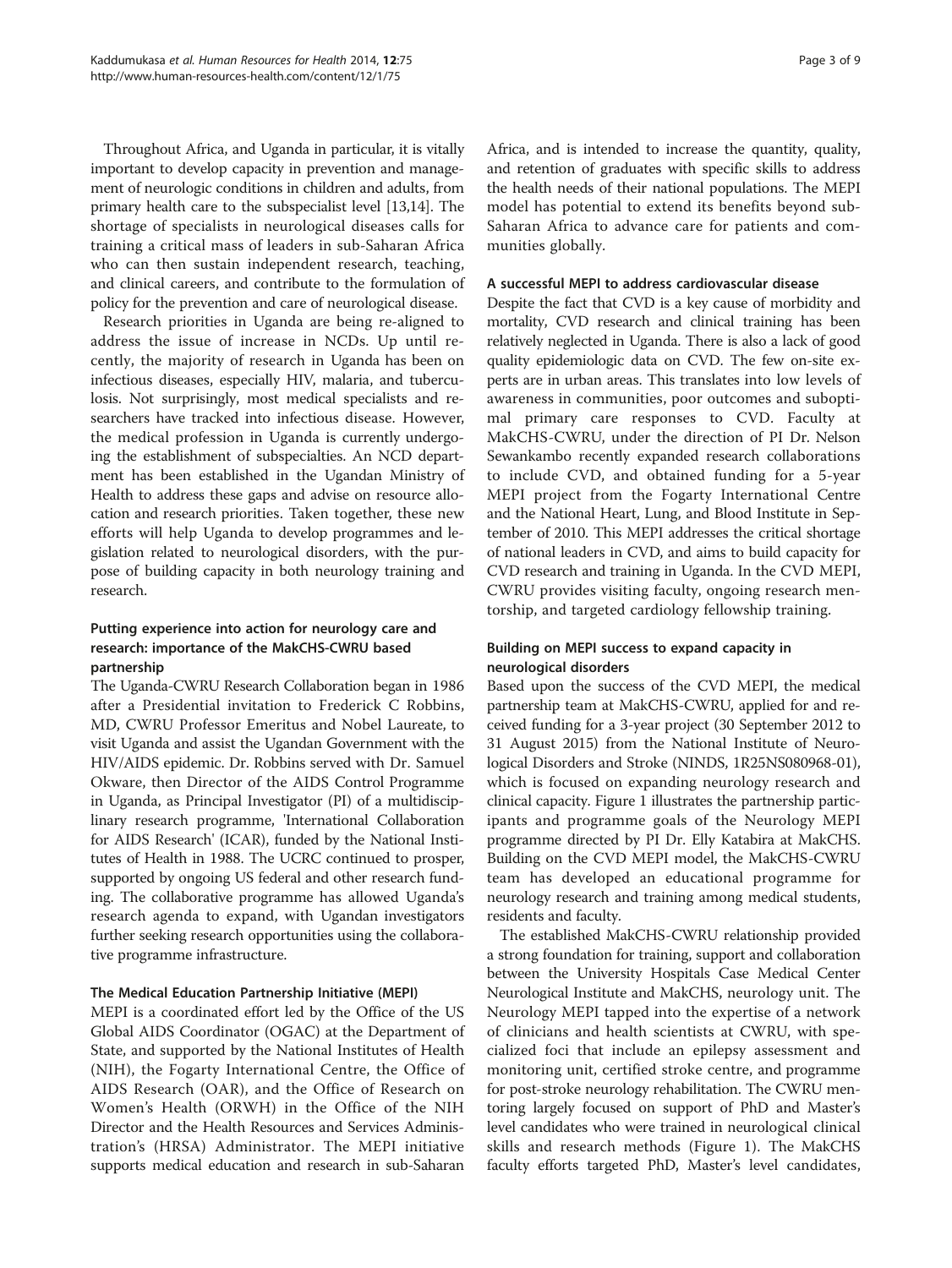<span id="page-3-0"></span>

and medical students and health workers in the community (Figure 1). The orientation of the pedagogical community was interactive, practically-focused and hands-on with iterative contact. While a main goal of the Neurology MEPI was to promote research and clinical training in neurology, the MEPI also included a cross-sectional epidemiological survey to assess the prevalence of neurological diseases and disease risk factors in Uganda. The overall product is intended to boost the clinical and research workforce in neurology, and provide the much-needed epidemiological data that will inform future research and clinical planning.

#### Neurology MEPI working model details

Training takes place in the enhanced infrastructure at Makerere Mulago and Nsambya teaching hospitals, in the community (where PhD students enroll cohorts for their studies), and at the collaborating institutions in a mentored environment. Faculty at MakCHS and Uganda Martyrs Hospital serve on a programme implementation committee (PIC), which coordinates communication among MEPI trainees and faculty, day-to-day running of the programme, selection of trainees and implementation of research surveys. The trainee selection process is competitive, and involves solicitation for candidates, an application process using a standardized scoring rubric (see Additional file [1](#page-7-0): Figure S1), and PIC/faculty consensus on candidate selection. Master's and PhD trainees are selected among postgraduate students who have completed medical school. The Neurology MEPI has enrolled two PhD level trainees, and ten residents in the Master's Degree training programme (including trainees from programmes in internal medicine, paediatrics and psychiatry). All trainees have satisfactorily met their targeted goals of project implementation and are in various stages of reporting their project strategy or results. Table [1](#page-4-0) illustrates trainee research projects that feature newly acquired clinical skills and neurology-focused data collection. No trainees have terminated participation in the programme.

The MakCHS and Nsambya hospitals provide the neurology teaching staff who act as local mentors to students, other trainees and junior faculty. Efforts are geared at developing a qualified physician or paediatrician with a keen interest in neurology and well equipped to develop inquiry, analysis and action into problems of neurological disorders (Figure 1). Each trainee is allocated two local mentors who participate in training and research-related activities.

The University Hospitals Case Medical Center Neurological Institute provided two additional mentors, who were selected based on their specialty interest and expertise. This exposes trainees to a diverse experience of supervision and teaching. Clinical foci include acute stroke care, epilepsy management training, electroencephalogram (EEG) interpretation skills, and peripheral nerve and neuromuscular studies.

The Neurology MEPI programme emphasizes facultytrainee interaction. This mutually beneficial relationship helps to ensure capacity-building at the local institutions and to facilitate sustainability. Given the geographic distance between regional and international sites, teams rely heavily on web-based technology for information exchange. Web-based routine communication is supplemented with in-person faculty and trainee site exchange visits and education. Academic exchange in the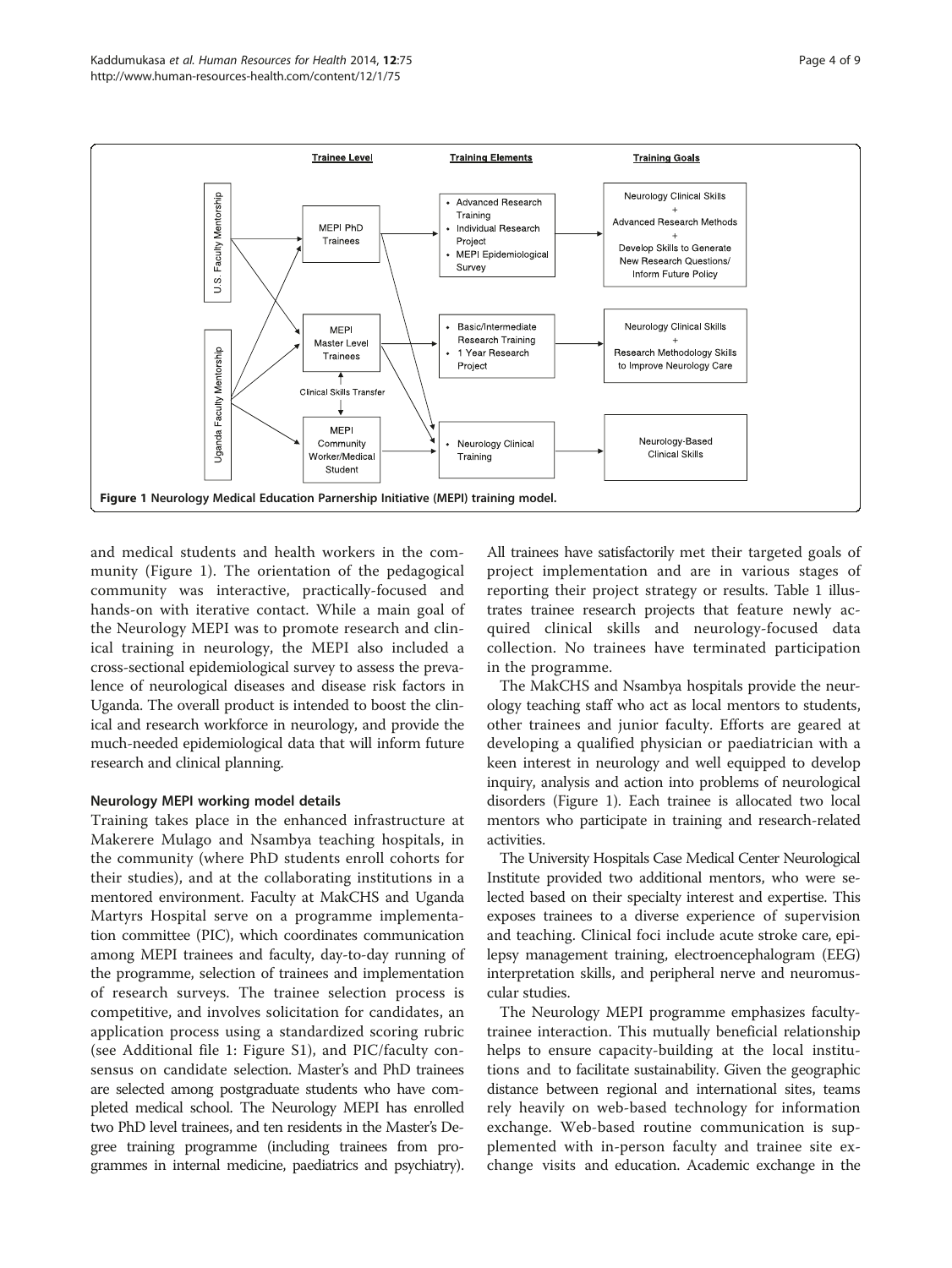#### <span id="page-4-0"></span>Table 1 Neurology MEPI Trainee Projects

| <b>Project title</b>                                                                                                                               | Degree sought | Year started |
|----------------------------------------------------------------------------------------------------------------------------------------------------|---------------|--------------|
| Factors Associated With Stroke Among Hypertensive Patients: A Case Control Study Among Patients<br>Admitted In Urban Hospitals In Kampala, Uganda. | <b>MS</b>     | 2012         |
| Depression In Post-Stroke Patients Attending A Peri-Urban Hospital In Kampala Uganda.                                                              | MS.           | 2012         |
| The Prevalence And Factors Associated With Multiple Anti-Epileptic Drug Reguirement In Children.                                                   | MS.           | 2012         |
| The Association Between Immune Status And HIV Depression With Pain Comorbidity.                                                                    | MS.           | 2012         |
| Prevalence And Risk Factors Of ADHD Among Children Attending Neurology And Psychiatric Clinics At<br>Mulago National Referral Hospital.            | MS.           | 2013         |
| Prevalence Grading And Associated Risk Factors For Peripheral Neuropathy Among Diabetic Patients<br>Attending Mulago Diabetic Outpatient Clinic.   | MS.           | 2013         |
| Prevalence And Factors Associated With Lower Serum Vitamin B12 Among Diabetic Patients Attending<br>The Diabetic Clinic - Mulago Hospital.         | MS.           | 2013         |
| Sodium Intake In Post-Stroke Patients, And Its Influence On BP Control And Stroke Outcomes In Uganda.                                              | PhD           | 2012         |
| Epidemiology, Risk Factors, Prevention And Outcome Of Stroke In Children With Sickle Cell Anemia.                                                  | PhD           | 2012         |

MakCHS-CWRU partnership is two-directional, with approximately two trainees and/or faculty cross-visiting on a yearly basis.

One of the innovations of this collaboration has been shared videoconferencing for grand rounds between MakCHS and the CWRU Neurology Institute. Two grand rounds included students, residents and fellows from both the Ugandan and US sites. Trainees had the opportunity of learning from the experts in neurology, and being able to interact and ask questions of experts and their international colleagues. Grand rounds have been shared with other local Medical Education for Equitable Services to all Ugandans (MESAU) Consortium participating universities joined thorough Internet linkage to the videoconferencing.

#### Neurology training at the community level

Like the CVD MEPI, the Neurology MEPI addresses the issue of limited expertise in rural settings by using the novel Community-Based Education, Research and Service (COBERS), which trains medical students and health workers in awareness, assessment and basic management of neurological disorders. In contrast to a traditional model of hospital-based lectures, where most of the contact is with patients receiving tertiary care for complications, COBERS is a model of community care at the local level. Students are trained to be responsive to stroke prevention and neurological disorders in primary care. The selected training sites are lower level (district) peripheral health centres that serve a population of approximately 100,000 and MakCHS medical students use these sites for their community placement training. COBERS students are trained in stroke risk factor screening, community education, neurological clinical examinations, diagnostic tests and subsequent patient care. The community-based peripheral centres are an efficient and practical approach for general health worker training in neurology care. Thus far in the Neurology MEPI, 97 health

worker trainees (medical doctors, nurses, clinical officers) from various COBERS community rural health units have received specific neurology-related training with emphasis on stroke and its prevention within the community. Topics included stroke prevention, early detection and appropriate referrals for patients from these communities, as well as an overall aim of increasing neurology competence.

MEPI community clinical mentors supervise students during their rotation, and offer administrative and medical services within these community health centres. The health workers at these community level health centres are qualified medical doctors and nurses who provide general medical care for their communities and provide problem-based approach teaching for the students. Clinical supervisors reinforce clinical skills and medical history taking with emphasis on neurology during the community rotations. The community mentors are supported by MakCHS faculty tutors who visit and participate in student training and supervision.

Like training with PhD and Master's level candidates, the pedagogical community training is designed to be interactive and iterative. This early introduction and training for undergraduate medical students is intended to demystify neurology as a subject usually considered difficult by undergraduates. The training curriculum introduces the principles underpinning the anatomical, physiological and clinical basis of neurological disorders. The training imparts clinical skills relevant to the diagnosis of neurological disorders and their subsequent management.

The main course objectives include:

- Understanding the anatomical and physiologic basis of neurological disorders
- Understanding basic concepts of neurological disorders, for example: neuropathic pain, seizures,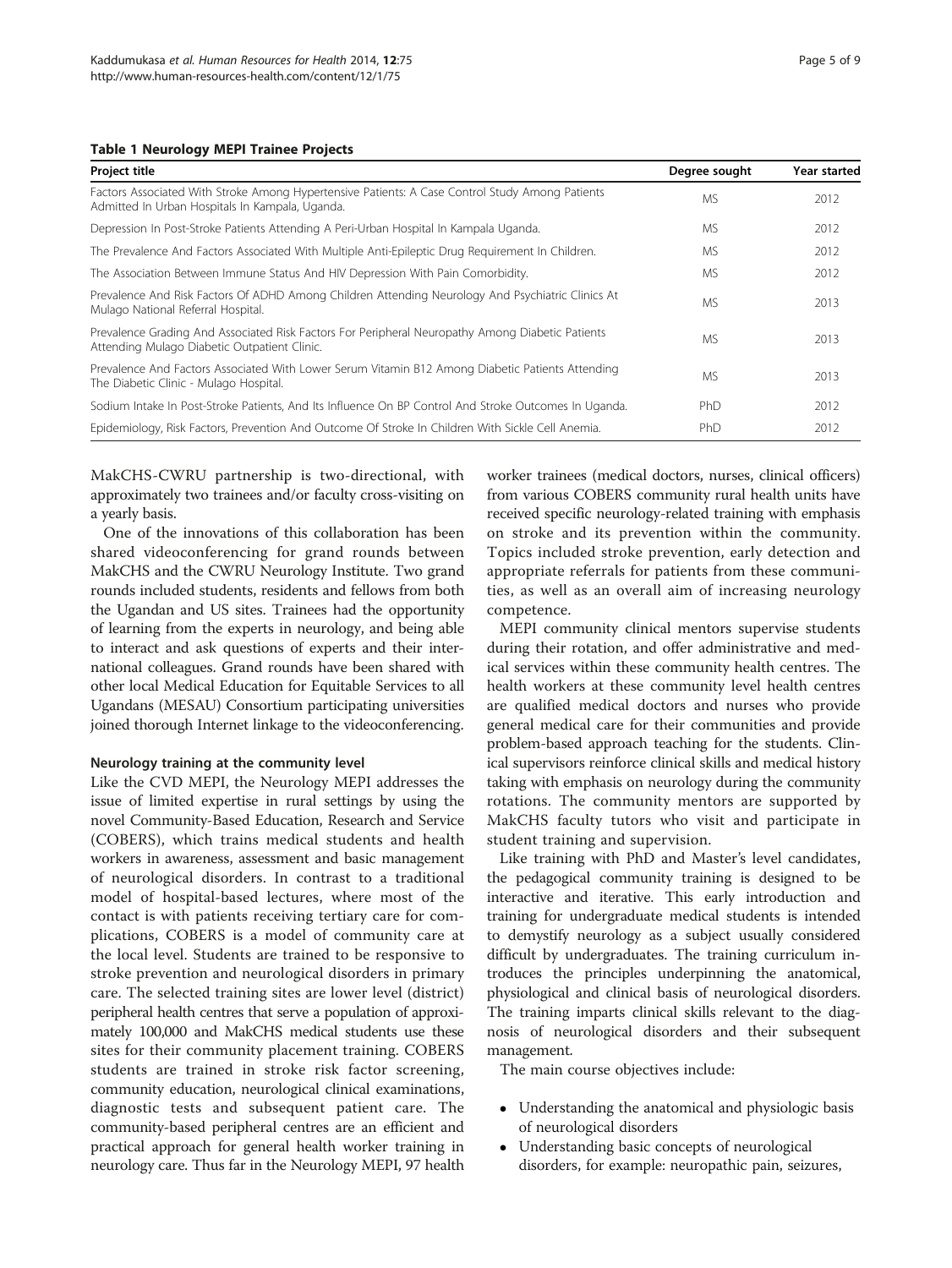movement disorders, stroke, voluntary muscle and neuromuscular disorders, dementia, and so on.

- Reinforce the art of history taking in neurological disorders
- Initiate and consolidate the mastery of eliciting physical signs in the diagnosis of neurological disorders
- Use pattern recognition and analytical methods in making neurological diagnosis, based on information collected from the clinical process
- Describe trends in neurologic disease occurrence and propose approaches to prevention, based on epidemiological data from the health information system.

Taken together, the community curriculum provides a strong basis for undergraduates to appreciate neurology and use skills to prevent, assess and manage neurological conditions at the primary care level.

## Conducting epidemiological research to inform future practice and investigation

The Neurology MEPI epidemiological survey is based in a COBERS network and offers graduate students and faculty an opportunity to collect neurology-focused epidemiological data and apply their new clinical and research skills. The recently completed survey identifies prevalence, risk factors and knowledge/attitudes with respect to neurological disorders, and is intended to provide data for planning of neurology public health programmes. The cross- sectional survey was conducted in two sub-counties of Mukono Town Council and Ntenjeru subcounty over a 6-month period. These subcounties were classified as rural or urban, based on information from the district administration and the current level of urbanization. Approximately 3,000 adults were recruited from the list of households randomly generated from a census database at each site. The modified WHO survey questionnaire was used as a screening tool, and those found to suggest occurrence of neurological disorder were seen by two neurology physicians to confirm the presence of the disorder. The survey complemented PhD student work investigating stroke and dietary salt among participants in the community and prevalence of stroke among sickle cell sufferers. This has also offered an opportunity for trainees to develop good clinical practice (GCP) and human research ethics training while conducting community research. While survey findings have not yet been analyzed, it is expected that they may help guide National Ministry of Health formulation of strategies for prevention of neurological conditions, which now heavily impact the citizens of Uganda. For example, peripheral neuropathy, a late-stage progression of metabolic disease, is a first clinical presentation among many Ugandan patients with

diabetes. Neurology MEPI survey findings may facilitate increased attention to risk factors at a point where interventions may still be effective. Other examples of prevention include control of hypertension related to stroke prevention, appropriate use of anticonvulsants in epilepsy, and recognition and treatment of psychiatric disorders.

## **Discussion**

As many neurological conditions result in extended years of disability, often beginning at a very young age, allocation of resources for neurological care and treatment in sub-Saharan Africa must be a public health priority. As Berkowitz [[15](#page-8-0)] recently noted, there are 3 neurologists per 10,000,000 of the population in low-income countries, some of which do not have even a single neurologist. Training the next generation of scientists and clinicians to study and treat patients with neurological disorders thus invests in the future of national health care that can help LMICs manage increasingly common NCDs.

Craven [\[16\]](#page-8-0) recently summarized progress in neurology training in Africa that included the first regional teaching course for neurology trainees in 2008, a collaboration between the World Federation of Neurology (WFN), the European Federation of Neurological Societies and the International Brain Research Organization (IBRO) held in Dakar, Senegal. WFN hopes to increase the number of neurologists working in Africa by 10 each year.

In 2008, the first neurology residents in Ethiopia completed their training at Addis Ababa University [\[16\]](#page-8-0) and in 2009 Ethiopa had 14 neurologists (for a population of 80 million). Educational efforts that included collaboration between US neurologists and the Addis Ababa University Faculty of Medicine Black Lion Hospital in Ethiopia have resulted in a self-sustaining neurology training programme [\[17\]](#page-8-0).

Training students to become leaders is a long-term objective beset by many challenges. We acknowledge that the Uganda Neurology MEPI programme is still in the implementation stage and we do not have longitudinal data to demonstrate that the programme has produced independent scientists and clinicians who regularly manage neurological disease. However, interim progress thus far seems successful, and the MakCHS-CWRU Neurology MEPI has provided multiple opportunities for lessons learned, from which we draw several recommendations:

1. Leadership is key to initiating and sustaining change. Leadership and guidance of the Neurology MEPI collaboration come from multiple sources. Ugandan and US faculty were selected based upon trainee needs, anticipated challenges and expertise

at each of the collaborating sites. A successful partnership requires strong leadership to make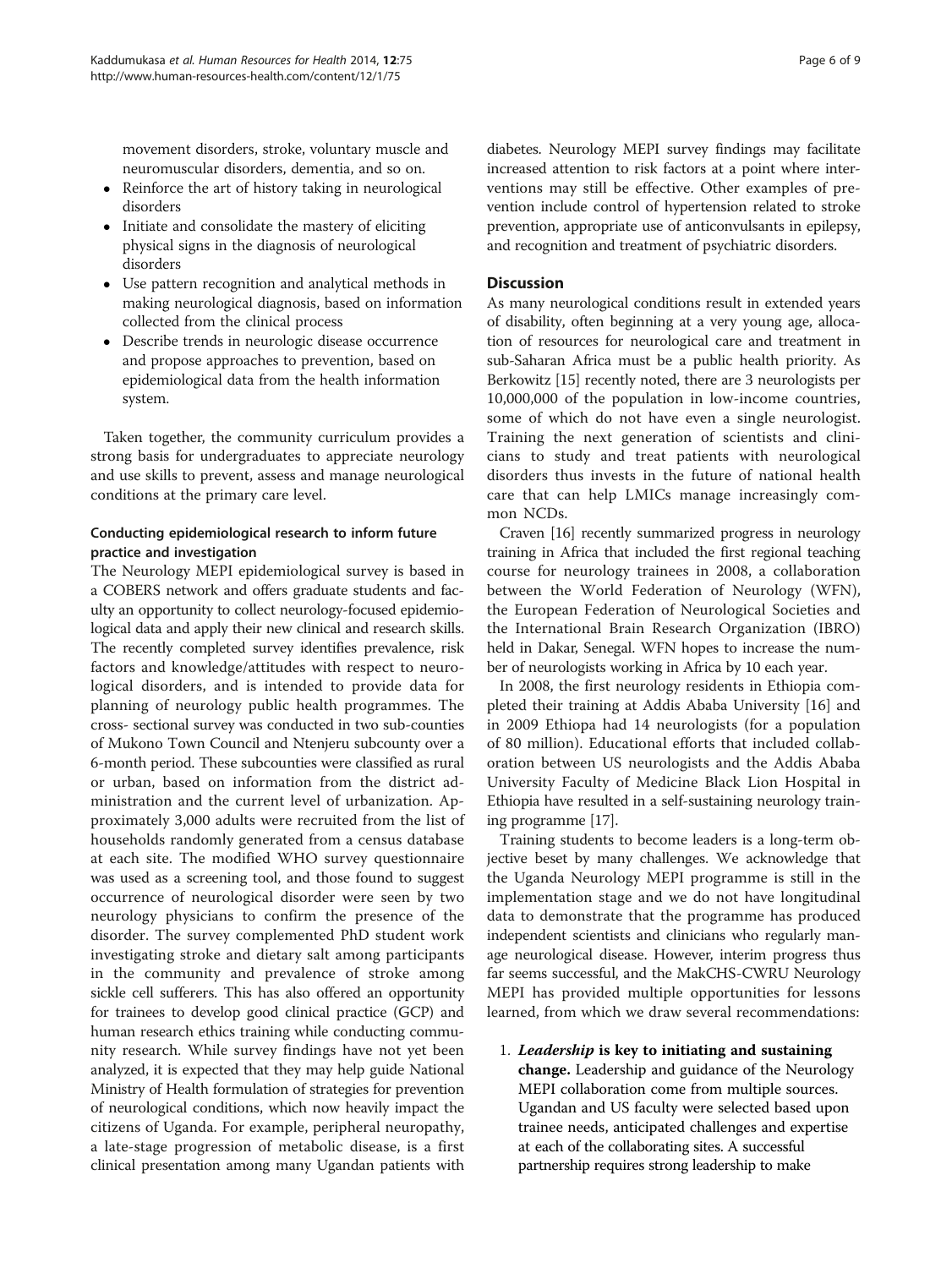decisions, take appropriate risks, and solve problems. During programme development, the MakCHS-CWRU team formulated a common mission, and agreed upon expectations and goals for each partner.

- 2. Teamwork includes shared responsibility, mutual respect, open communication, compromise and capitalizing on partner strengths for faculty-mentored training. Our partnership leveraged institutional and individual strengths. CWRU provided neurology expertise, seasoned multidisciplinary mentorship, and research methodology skills. Each trainee has multiple mentors at each site (with a designated primary mentor at each site) in order to take advantage of complementary mentor strengths. Makerere University College of Health Sciences and Nsambya School of Postgraduate Medical Education provided the required environment, faculty and residents with interest in neurology training.
- 3. Use of remote technology establishes good communication and facilitates real-time decisionmaking. The MakCHS-CWRU teams hold regular conference calls with web-facilitated participation using low or no-cost conferencing software. E-mail correspondence between leadership and mentees/ mentors facilitates sequential refinement of protocols and optimizes responses to Institutional Review Board (IRB) recommendations. Careful planning ahead for site visits helps make in-person visits efficient and effective.
- 4. Templates and protocols establish standards for programme implementation, and the MakCHS-CWRU team makes extensive use of re-usable formats. Examples of such templates in the Neurology MEPI include 1) a standardized scoring rubric for trainee project applications, 2) standardized teleconference agendas and 3) standardized training modules for community education. Additional file [1:](#page-7-0) Figure S1 illustrates a scoring rubric for trainee applications. Proposals are reviewed by multiple faculty and scored individually. The PIC considers both mean and individual scores in the candidate selection process. Internet-based teleconferences follow a standardized agenda that tracks trainee progress, facilitates input from site mentors, and provides a built-in platform for managing regulatory and reporting requirements. The training module for undergraduates during their pre-clinical community training includes development of standardized cases, questions, and content on neurology- related conditions which are similar at all community sites. The COBERS curriculum ensures that minimum standards are maintained, and ideally will encourage interest in neurology in young students.
- 5. Shared exchanges. Trainee and faculty site visits help meet overall programmatic goals. Visiting experts

provide motivation, confidence-building and guidance for students and junior faculty. Trainees visiting sites outside of their typical settings can identify new areas of special focus/interest and customize training experiences. Trainees can then serve as models to other more junior colleagues, and pass along new knowledge and skills. Staff and faculty involved in the CVD MEPI were extremely important in helping the Neurology MEPI team establish successful procedures quickly and reduce duplicative effort. It is critical that programmes explicitly emphasize team-learning, trainee interaction, and the expectation that specialty clinical and research expertise are valuable and readilyacquired skills that can broadly improve care for patients and their community.

- 6. Sustainability. Supporting skilled PhD and Master's level graduates to develop their own programmes and train additional support staff (such as community workers and new students) will extend their reach in patient care settings. The Master's-level programme included participation in the training of undergraduate students in developing clinical skills such as performing a neurological exam. The COBERS model can thus expand the impact of MEPI geographically and at an earlier point in the care continuum. Health care workers who see preventative care in action are more likely to adopt these practices in their own clinical practice, and the ripple effects of improved standards of care are likely to lead to better health outcomes. The integration of the neurology training module into the COBERS curriculum with student orientation will serve to maintain sustainability of this training, and faculty of MakCHS and Nsambya hospitals will continue to offer support and mentoring in neurology- related activities. Manuscripts and reports generated thus far have provided information on neurological disease prevalence and burden that has not been previously described. Finally, both PhD students are now junior faculty within the College of Health Sciences, Departments of Paediatrics and Internal Medicine, and participate in support and mentoring of trainees and colleagues. This will ensure neurology research and training sustainability when the MEPI programme eventually ends.
- 7. Dissemination. Making research findings to the relevant health planning authorities and government is important in ensuring sustainability and continuous improvement in neurology on a larger scale. We are highly invested in expanding the programme beyond urban areas to make the overall success meaningful, and plan to present the programme to the Ugandan Ministry of Health and at international meetings. High academic output, rigorous performance evaluation and continuous improvement are critical.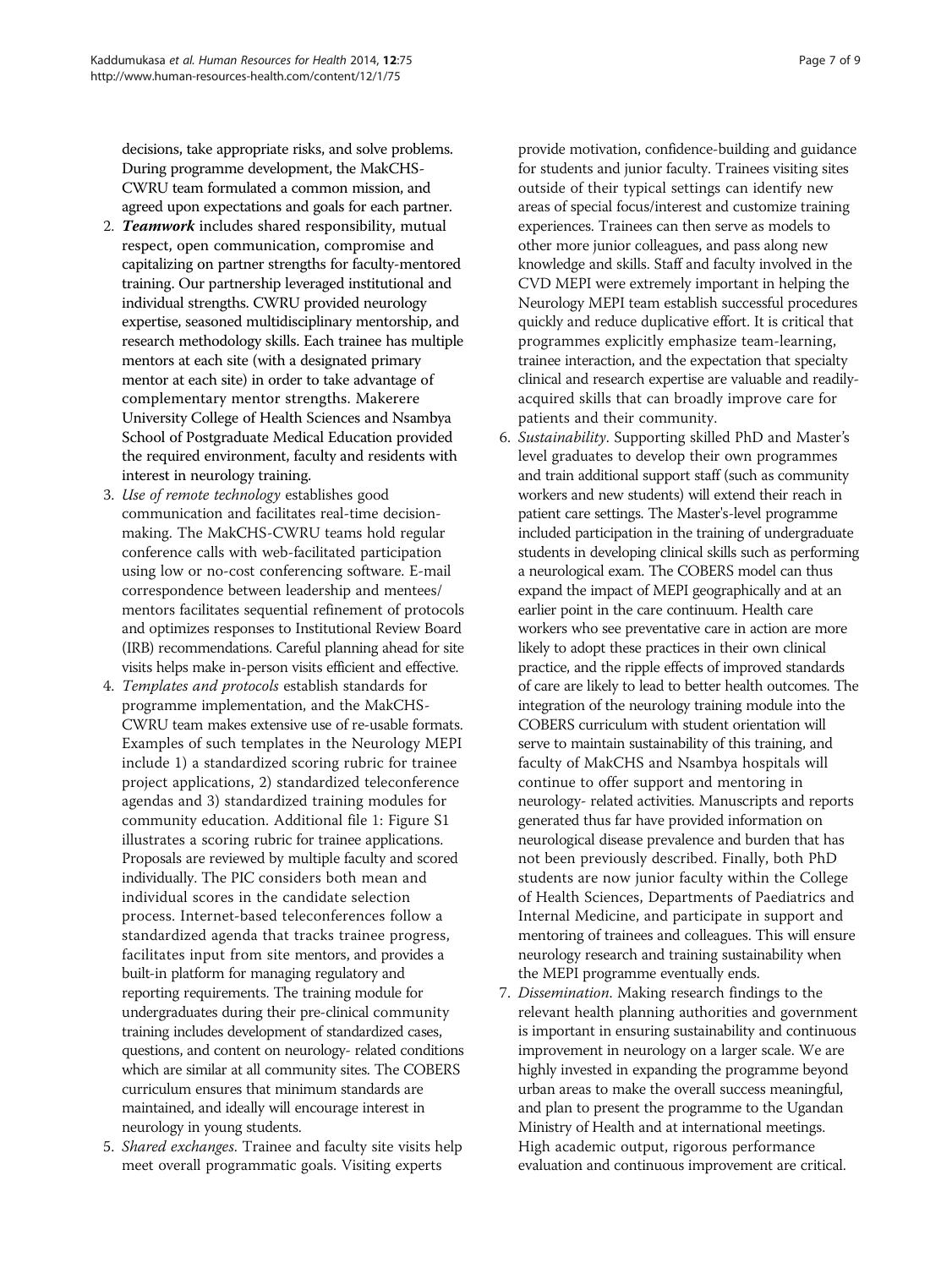<span id="page-7-0"></span>In the end, positive endorsement by successful trainees will speak to the success of MEPI.

#### Limitations

The Neurology MEPI programme is still in the implementation stage and our discussion/conclusion is based upon this interim data. There is also very limited data that exists to inform clinical care of individuals with neurological conditions in Uganda, and the similarly scarce human resources to address these problems.

#### Conclusion

This Neurology MEPI programme is expected to expand capacity for neurology care and research in Uganda, and eventually lead to improved health outcomes for patients and families. Other expected advances include establishment of neurology specialized centres in Ugandan hospitals and training institutes, and new and additional research in NCDs. Neurology community training provides previously unavailable education to medical students in areas without specialty neurologists. Additional benefits include better patient care services by trained and qualified staff, and development of preventive policies and screening protocols based on new epidemiological studies in neurological diseases.

As demonstrated by the long-standing and multi-year MakCHS-CWRU partnership, external and institutional support is essential to developing efficient collaborations that can be refined sequentially. Templates, protocols and remote method training can help successfully overcome geographical and other challenges.

In the future, we hope that MEPI teams, such as the MakCHS-CWRU partnership, can support other groups planning to initiate collaborative partnerships. Furthermore, interaction with other international medical education collaborators is likely to be of substantial benefit to the larger scientific and health care community, and new funding opportunities by NIH, Fogarty or other institutions for education and research can facilitate further advances in global health.

#### Additional file

[Additional file 1: Figure S1.](http://www.biomedcentral.com/content/supplementary/1478-4491-12-75-S1.pdf) Neurology Medical Education Partnership Initiative (MEPI) scholarship programme scoring template.

#### Abbreviations

COBERS: Community-Based Education, Research and Service; CVD: cardiovascular disease; CWRU: Case Western Reserve University, Cleveland, OH, USA; DALY: disability-adjusted life years; EEG: electroencephalogram; GCP: good clinical practice; HRSA: Health Resources and Services Administration; IBRO: International Brain Research Organization; ICAR: International Collaboration for AIDS Research; IRB: Institutional Review Board; LMIC: low- and middle-income countries; MakCHS: Makerere University College of Health Sciences, Kampala, Uganda; MEPI: Medical Education Partnership Initiative; MESAU: Medical Education for Equitable Services to all Ugandans; NINDS: National Institute of Neurological Disorders and Stroke; NCDs: noncommunicable diseases; NIH: National Institutes of Health; OAR: Office of AIDS Research; OGAC: Office of the US global AIDS coordinator; ORWH: Office of Research on Women's Health; PI: Principal Investigator; PIC: programme implementation committee; RLS: resource limited settings; UCRC: Uganda-CWRU Research Collaboration; WFN: World Federation of Neurology.

#### Competing interests

The authors declare that they have no competing interests.

#### Authors' contributions

EK is the PI of the Neurological Disorders MEPI programme and MK is responsible for assisting with overall implementation. ED, MS, RAS, SP, AK-M, SM and KAS assist with key mentoring tasks and contributed content and editing to the current manuscript. CTL and MRK are involved in the CVD MEPI and contributed with content and editing to the current manuscript. DIS, MAC, AF, JK, HM-K, CM, NS contributed with editing of the manuscript. All authors read and approved the final manuscript.

#### Acknowledgments

This study was supported by a grant from the National Institute of Neurological Disorders and Stroke (NINDS) (1R25NS080968-01 and 5R24TW008861-02 NHLBI).

#### Author details

<sup>1</sup>Department of Medicine, School of Medicine, Makerere University College of Health Sciences, Kampala, Uganda. <sup>2</sup>Department of Medicine, Case Western Reserve University School of Medicine and University Hospitals Case Medical Centre, Cleveland, OH, USA. <sup>3</sup>Cardiology, Case Western Reserve University School of Medicine and University Hospitals Case Medical Centre, Cleveland, OH, USA. <sup>4</sup>Department of Medicine, Uganda Martyrs University, Postgraduate Medical Education Nsambya, Kampala, Uganda. <sup>5</sup>Department of Neurology, Case Western Reserve University School of Medicine and University Hospitals Case Medical Centre, Cleveland, OH, USA. <sup>6</sup>Department of Paediatrics, School of Medicine, Makerere University College of Health Sciences, Kampala, Uganda. <sup>7</sup>School of Nursing, Case Western Reserve University, Cleveland, OH, USA. <sup>8</sup>Department of Neurology, Louis Stokes VA Medical Centre, Case Western Reserve School of Medicine, Cleveland, OH, USA. <sup>9</sup> Makerere University College of Health Sciences, Kampala, Uganda. <sup>10</sup>Department of Epidemiology and Biostatistics, Case Western Reserve University, Cleveland, OH, USA. <sup>11</sup>Department of Psychiatry and Department of Neurology, Case Western Reserve University School of Medicine and University Hospitals Case Medical Centre, Cleveland, OH, USA.

#### Received: 28 June 2014 Accepted: 10 December 2014 Published: 30 December 2014

#### References

- 1. Crisp N: Global Health Partnerships the UK Contribution to Health in Developing Countries. London: Central Office of Information; 2007 [[http://webarchive.nationalarchives.gov.uk/20130107105354/http://www.dh.](http://webarchive.nationalarchives.gov.uk/20130107105354/http://www.dh.gov.uk/prod_consum_dh/groups/dh_digitalassets/@dh/@en/documents/digitalasset/dh_065359.pdf) [gov.uk/prod\\_consum\\_dh/groups/dh\\_digitalassets/@dh/@en/documents/](http://webarchive.nationalarchives.gov.uk/20130107105354/http://www.dh.gov.uk/prod_consum_dh/groups/dh_digitalassets/@dh/@en/documents/digitalasset/dh_065359.pdf) [digitalasset/dh\\_065359.pdf](http://webarchive.nationalarchives.gov.uk/20130107105354/http://www.dh.gov.uk/prod_consum_dh/groups/dh_digitalassets/@dh/@en/documents/digitalasset/dh_065359.pdf)]
- 2. Dockrell H: Presidential address: the role of research networks in tackling major challenges in international health. Int Health 2010, 2(3):181–185.
- 3. The Bamako call to action: research for health. Lancet 2008, 372(9653):1855.
- 4. Boyer EL: Scholarship Reconsidered: Priorities of the Professoriate. Carnegie Foundation For the Advancement of Teaching. Princeton, NJ: Princeton University Press; 1990.
- 5. World Health Organization: Global Status Report on Non-communicable Diseases 2010. Geneva: WHO; 2011.
- 6. Fogarty International Center: Chronic, Noncommunicable Diseases (NCDs) Information and Resources; [http://www.fic.nih.gov/ResearchTopics/Pages/](http://www.fic.nih.gov/ResearchTopics/Pages/ChronicDiseases.aspx) [ChronicDiseases.aspx.](http://www.fic.nih.gov/ResearchTopics/Pages/ChronicDiseases.aspx)
- 7. World Health Organization: Disease Control Ppriorities Related to Mental, Neurological, Developmental and Substance Abuse Disorders. Geneva: WHO; 2006.
- 8. World Health Organization: Neurological Disorders: Public Health Challenges. Geneva: WHO; 2007.